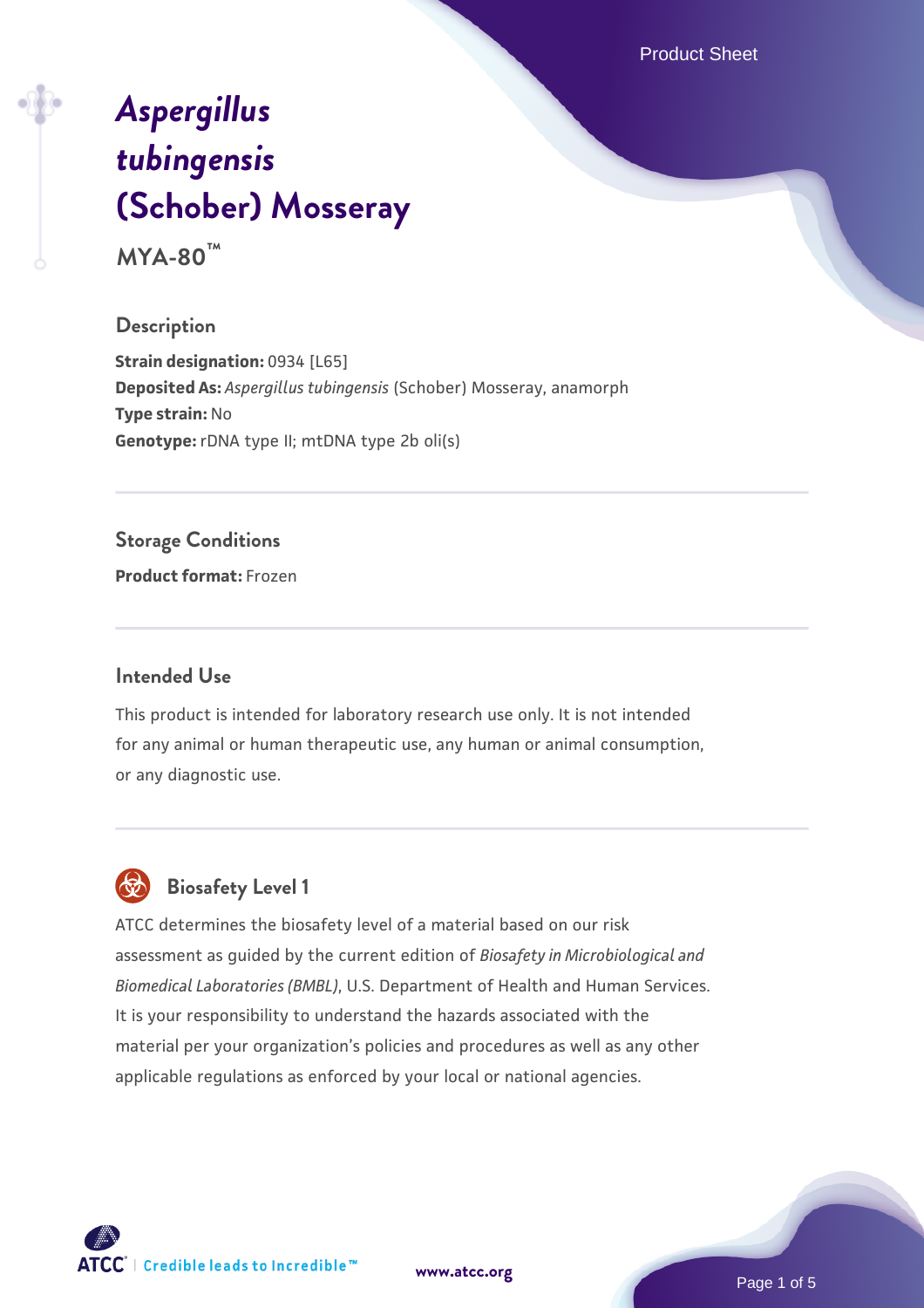ATCC highly recommends that appropriate personal protective equipment is always used when handling vials. For cultures that require storage in liquid nitrogen, it is important to note that some vials may leak when submersed in liquid nitrogen and will slowly fill with liquid nitrogen. Upon thawing, the conversion of the liquid nitrogen back to its gas phase may result in the vial exploding or blowing off its cap with dangerous force creating flying debris. Unless necessary, ATCC recommends that these cultures be stored in the vapor phase of liquid nitrogen rather than submersed in liquid nitrogen.

## **Certificate of Analysis**

For batch-specific test results, refer to the applicable certificate of analysis that can be found at www.atcc.org.

## **Growth Conditions**

**Medium:**  [ATCC Medium 200: YM agar or YM broth](https://www.atcc.org/-/media/product-assets/documents/microbial-media-formulations/2/0/0/atcc-medium-200.pdf?rev=ac40fd74dc13433a809367b0b9da30fc) **Temperature:** 25°C

## **Material Citation**

If use of this material results in a scientific publication, please cite the material in the following manner: *Aspergillus tubingensis* (Schober) Mosseray (ATCC MYA-80)

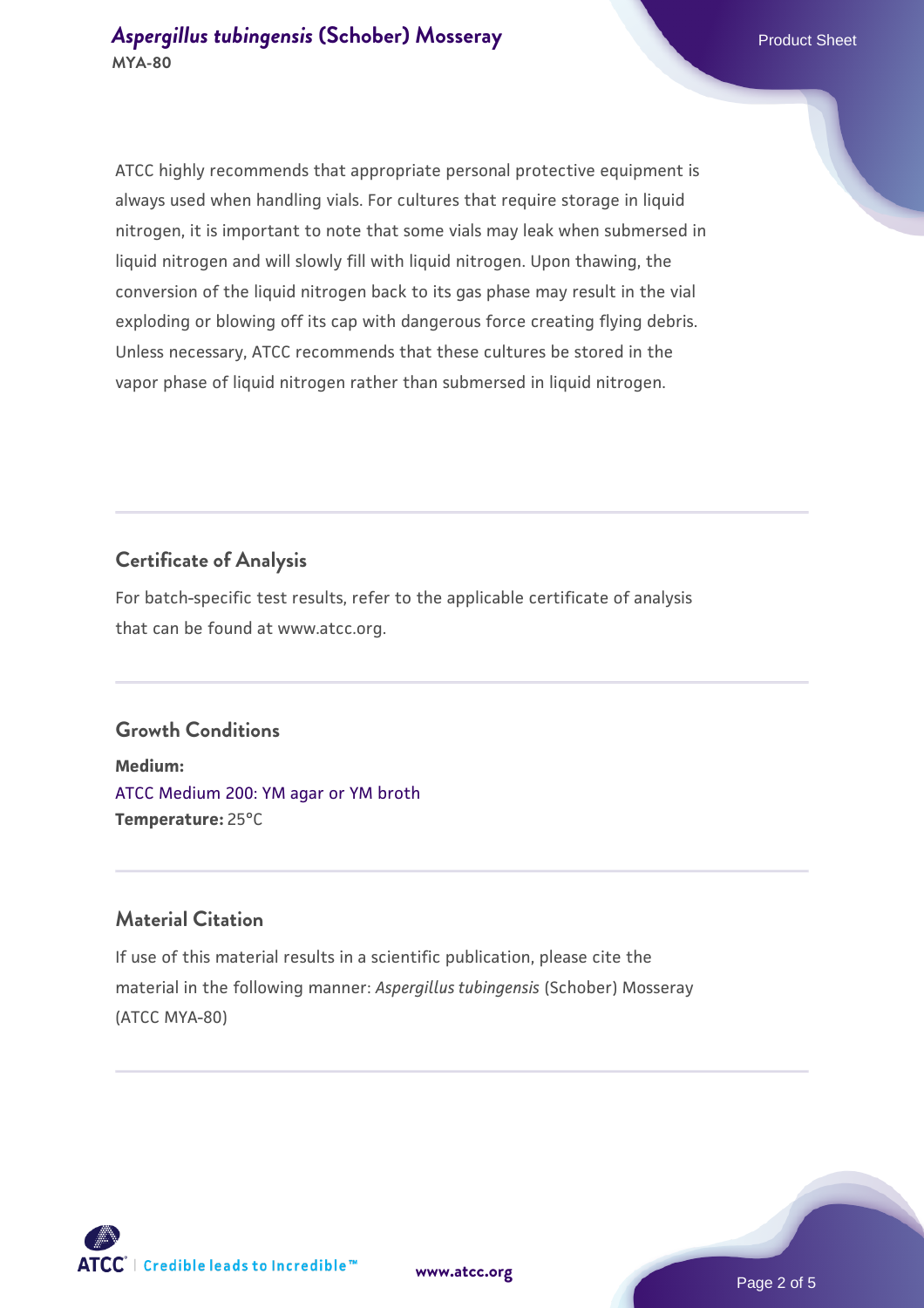## **[Aspergillus tubingensis](https://www.atcc.org/products/mya-80) [\(Schober\) Mosseray](https://www.atcc.org/products/mya-80) Product Sheet** Product Sheet

**MYA-80**

References and other information relating to this material are available at www.atcc.org.

## **Warranty**

The product is provided 'AS IS' and the viability of ATCC® products is warranted for 30 days from the date of shipment, provided that the customer has stored and handled the product according to the information included on the product information sheet, website, and Certificate of Analysis. For living cultures, ATCC lists the media formulation and reagents that have been found to be effective for the product. While other unspecified media and reagents may also produce satisfactory results, a change in the ATCC and/or depositor-recommended protocols may affect the recovery, growth, and/or function of the product. If an alternative medium formulation or reagent is used, the ATCC warranty for viability is no longer valid. Except as expressly set forth herein, no other warranties of any kind are provided, express or implied, including, but not limited to, any implied warranties of merchantability, fitness for a particular purpose, manufacture according to cGMP standards, typicality, safety, accuracy, and/or noninfringement.

## **Disclaimers**

This product is intended for laboratory research use only. It is not intended for any animal or human therapeutic use, any human or animal consumption, or any diagnostic use. Any proposed commercial use is prohibited without a license from ATCC.

While ATCC uses reasonable efforts to include accurate and up-to-date information on this product sheet, ATCC makes no warranties or representations as to its accuracy. Citations from scientific literature and







Page 3 of 5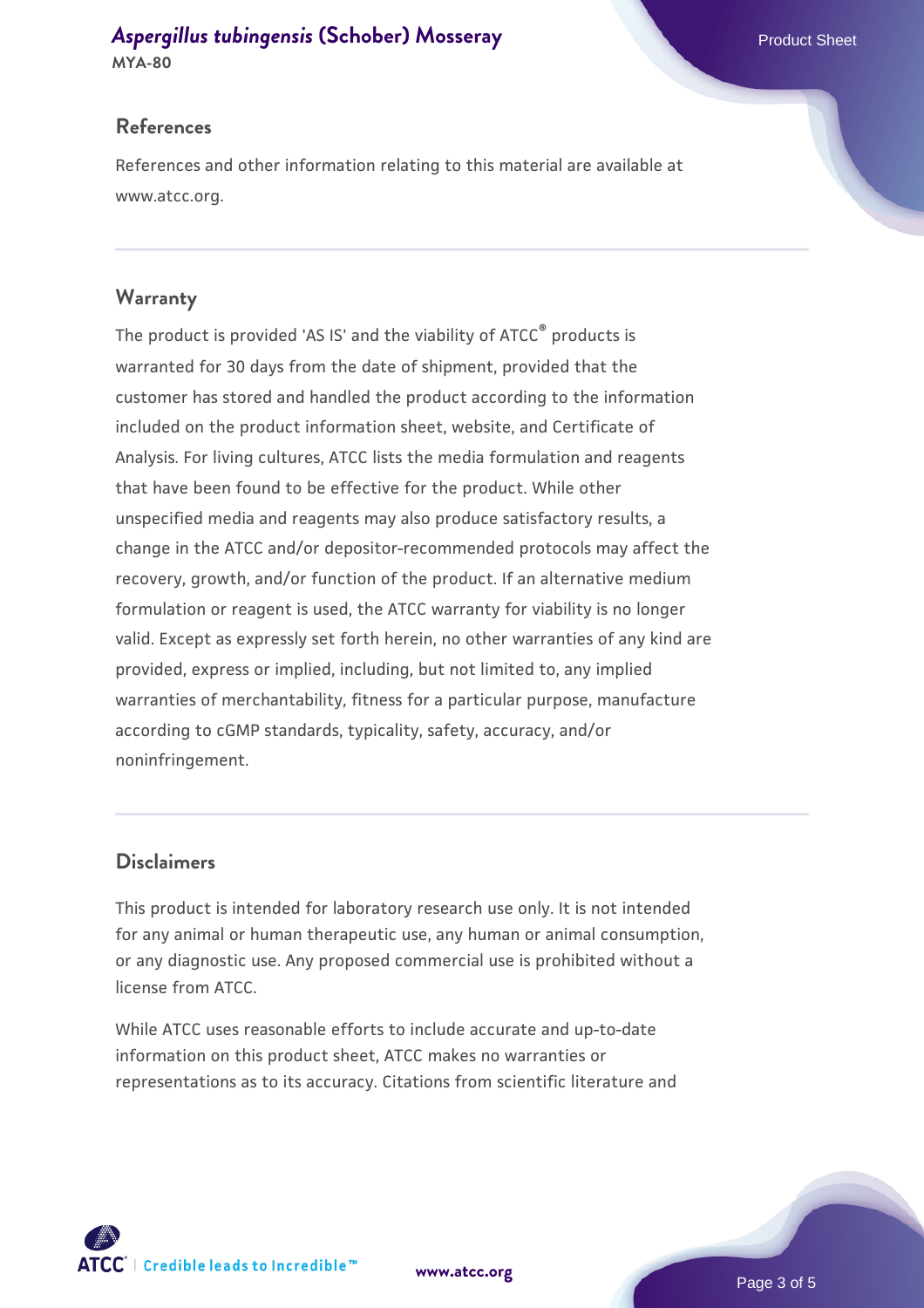## **[Aspergillus tubingensis](https://www.atcc.org/products/mya-80) [\(Schober\) Mosseray](https://www.atcc.org/products/mya-80) Product Sheet** Product Sheet **MYA-80**

patents are provided for informational purposes only. ATCC does not warrant that such information has been confirmed to be accurate or complete and the customer bears the sole responsibility of confirming the accuracy and completeness of any such information.

This product is sent on the condition that the customer is responsible for and assumes all risk and responsibility in connection with the receipt, handling, storage, disposal, and use of the ATCC product including without limitation taking all appropriate safety and handling precautions to minimize health or environmental risk. As a condition of receiving the material, the customer agrees that any activity undertaken with the ATCC product and any progeny or modifications will be conducted in compliance with all applicable laws, regulations, and guidelines. This product is provided 'AS IS' with no representations or warranties whatsoever except as expressly set forth herein and in no event shall ATCC, its parents, subsidiaries, directors, officers, agents, employees, assigns, successors, and affiliates be liable for indirect, special, incidental, or consequential damages of any kind in connection with or arising out of the customer's use of the product. While reasonable effort is made to ensure authenticity and reliability of materials on deposit, ATCC is not liable for damages arising from the misidentification or misrepresentation of such materials.

Please see the material transfer agreement (MTA) for further details regarding the use of this product. The MTA is available at www.atcc.org.

## **Copyright and Trademark Information**

© ATCC 2021. All rights reserved. ATCC is a registered trademark of the American Type Culture Collection.

#### **Revision**

This information on this document was last updated on 2021-05-20